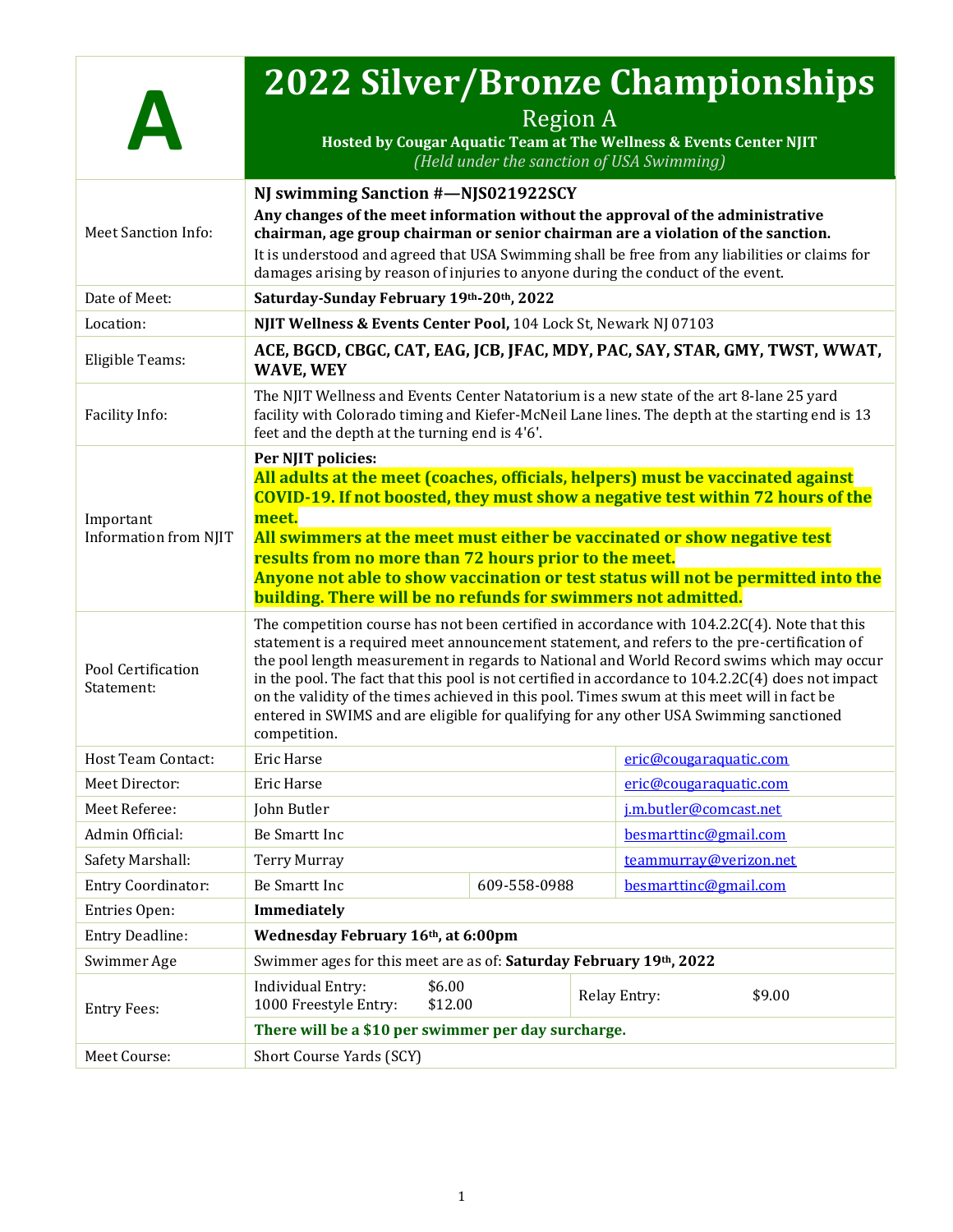| Meet Format:                 | This meet will be run as timed finals.<br>$\bullet$<br>There will be 10 & Under, 11-12, 13-14, 13 & over, and 15-19 events. Some events may<br>$\bullet$<br>swim as combined age groups.<br>$\bullet$<br>Deck entries will not be accepted.<br>Swimmers will wear masks at all times except when in the water.<br>$\bullet$<br>All other participants will wear masks and maintain safe social distance at all times.<br>$\bullet$ |       | There are minimum ("faster than") and maximum ("no faster than") time standards<br>for this meet. As a New Jersey Swimming Championship Meet, proof of time will be<br>required for all individual entries. (See <i>Entry Times</i> section for details). This meet will be<br>deck seeded with coaches checking in/scratching all swimmers and relays. When a session<br>has been seeded, swimmers will be responsible for reporting to the blocks on their own. |  |
|------------------------------|------------------------------------------------------------------------------------------------------------------------------------------------------------------------------------------------------------------------------------------------------------------------------------------------------------------------------------------------------------------------------------------------------------------------------------|-------|-------------------------------------------------------------------------------------------------------------------------------------------------------------------------------------------------------------------------------------------------------------------------------------------------------------------------------------------------------------------------------------------------------------------------------------------------------------------|--|
| <b>Entry Limits:</b>         | 3 Individual Events<br>Daily:<br>1 Relay Event                                                                                                                                                                                                                                                                                                                                                                                     | Meet: | <b>6</b> Individual Events<br>2 Relay Events                                                                                                                                                                                                                                                                                                                                                                                                                      |  |
| Checks Payable To:           | <b>Cougar Aquatic Team, LLC</b>                                                                                                                                                                                                                                                                                                                                                                                                    |       |                                                                                                                                                                                                                                                                                                                                                                                                                                                                   |  |
| <b>Email Entry Files To:</b> | besmarttinc@gmail.com                                                                                                                                                                                                                                                                                                                                                                                                              |       |                                                                                                                                                                                                                                                                                                                                                                                                                                                                   |  |
| Checks/Waivers:              | Bring to the first session of the meet where the team is competing.                                                                                                                                                                                                                                                                                                                                                                |       |                                                                                                                                                                                                                                                                                                                                                                                                                                                                   |  |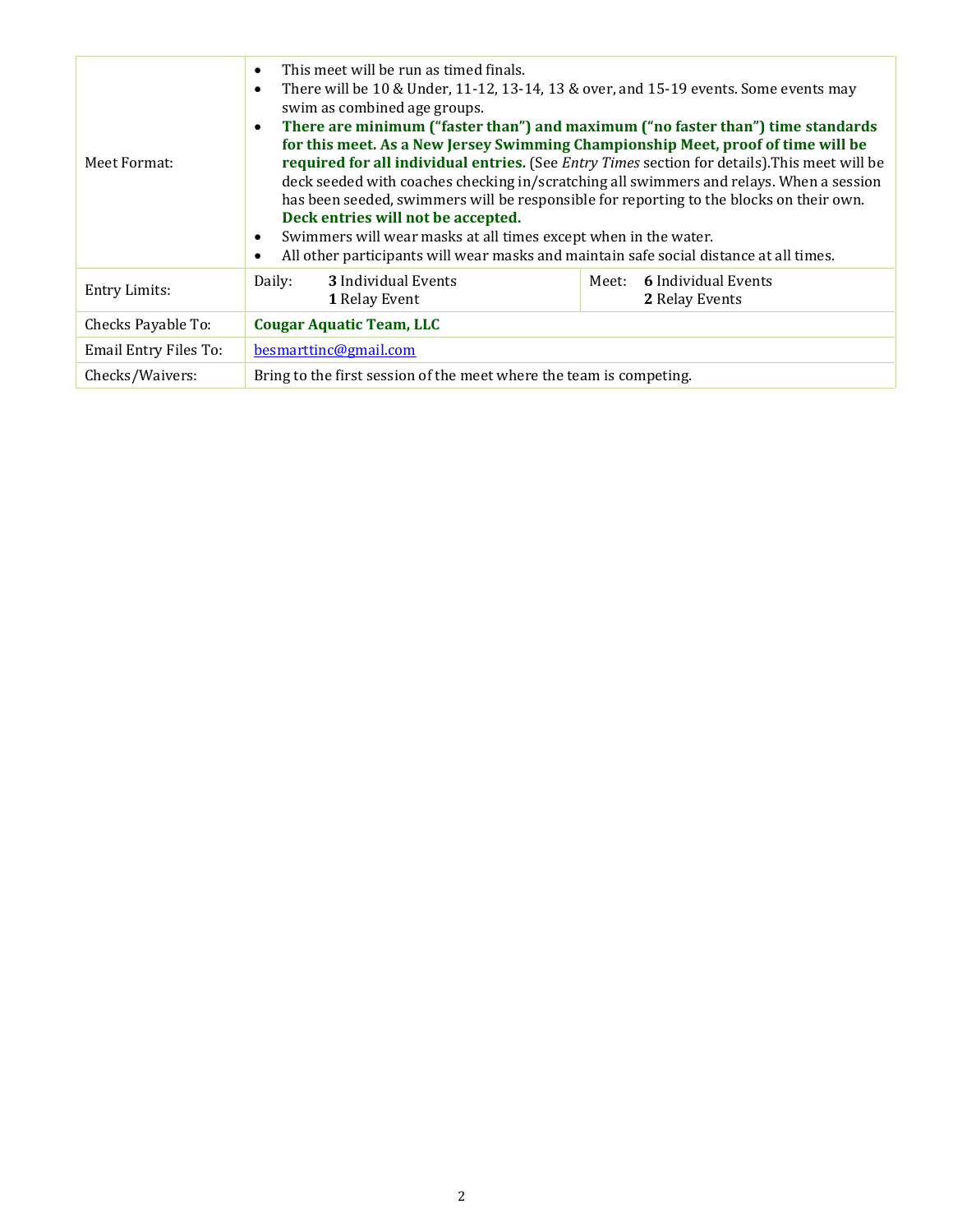**2022 Silver/Bronze Championship Region A**

## Saturday February 19th

**Facility Opens at 7:40am**

### **Saturday Morning Session #1—13-19**

| Warm-up: 8:00am |                         |                    |                                                  |                    | <b>Meet Start: TBA</b>  |            |
|-----------------|-------------------------|--------------------|--------------------------------------------------|--------------------|-------------------------|------------|
| <b>Women</b>    | Equal/<br><b>Faster</b> | <b>Slower</b>      | <b>Event</b>                                     | <b>Slower</b>      | Equal/<br><b>Faster</b> | <b>Men</b> |
| #1              |                         | *US                | 13-14 200 Freestyle Relay                        | *US                |                         | #2         |
| #3              |                         | <b>*US</b>         | 15-19 200 Freestyle Relay                        | *US                |                         | #4         |
| #5              |                         | 1:08.40<br>1:06.30 | 13-14 100 Backstroke<br>15-19 100 Backstroke     | 1:05.40<br>1:01.59 |                         | #6         |
| #7              | 2:51.89<br>2:45.29      | 2:29.39<br>2:18.39 | 13-14 200 IM<br>15-19 200 IM                     | 2:23.09<br>2:11.19 | 2:45.99<br>2:35.99      | #8         |
| #9              | 6:04.99<br>5:52.99      | 5:50.59<br>5:34.59 | 13-14 500 Freestyle<br>15 & Over 500 Freestyle   | 5:44.49<br>5:15.19 | 6:03.19<br>5:31.69      | #10        |
| #11             |                         | 1:22.49<br>1:19.39 | 13-14 100 Breaststroke<br>15-19 100 Breaststroke | 1:14.49<br>1:10.49 |                         | #12        |
| #13             |                         | 59.99<br>58.49     | 13-14 100 Freestyle<br>15-19 100 Freestyle       | 56.99<br>53.19     |                         | #14        |
| #15             | 2:58.99<br>2:53.79      | 2:35.19<br>2:32.19 | 13-14 200 Butterfly<br>15-19 200 Butterfly       | 2:29.89<br>2:16.39 | 2:55.59<br>2:40.59      | #16        |

**\* In order to swim in a freestyle relay designated as a Silver/Bronze event, no swimmer on that relay may have had a previous Upper Silver time in the 50 freestyle.**

### **Saturday Midday Session #2—Distance**

| <b>Warm-up: TBA</b> |                         |                      |                                              | <b>Meet Start: TBA</b> |                         |     |
|---------------------|-------------------------|----------------------|----------------------------------------------|------------------------|-------------------------|-----|
| <b>Women</b>        | Equal/<br><b>Faster</b> | <b>Slower</b>        | Event                                        | <b>Slower</b>          | Equal/<br><b>Faster</b> | Men |
| #17                 | 20:21.69<br>20.08.99    | 19:52.19<br>19:47.19 | 13-14 1650 Freestyle<br>15-19 1650 Freestyle | 19:25.19<br>18:40.99   | 19:50.29<br>19:00.99    | #18 |
| #19                 | $6:40.99$ <sup>+</sup>  | 21:44.49             | 11-12 1650 Freestyle                         | 21:43.79               | $6:40.99$ <sup>+</sup>  | #20 |
| #21                 | 7:39.49                 | 7:24.79              | 10 & Under 500 Freestyle                     | 7:24.79                | 7:39.49                 | #22 |

 $\dagger$  Entry and seeding for these events is based on the swimmer's 500 freestyle time, but swimmers must not have previously achieved an Upper Silver time in the 1650 freestyle. *(See eligibility for swimmers who have a Lower Silver time in the 1650 freestyle but not in the 500 freestyle)*.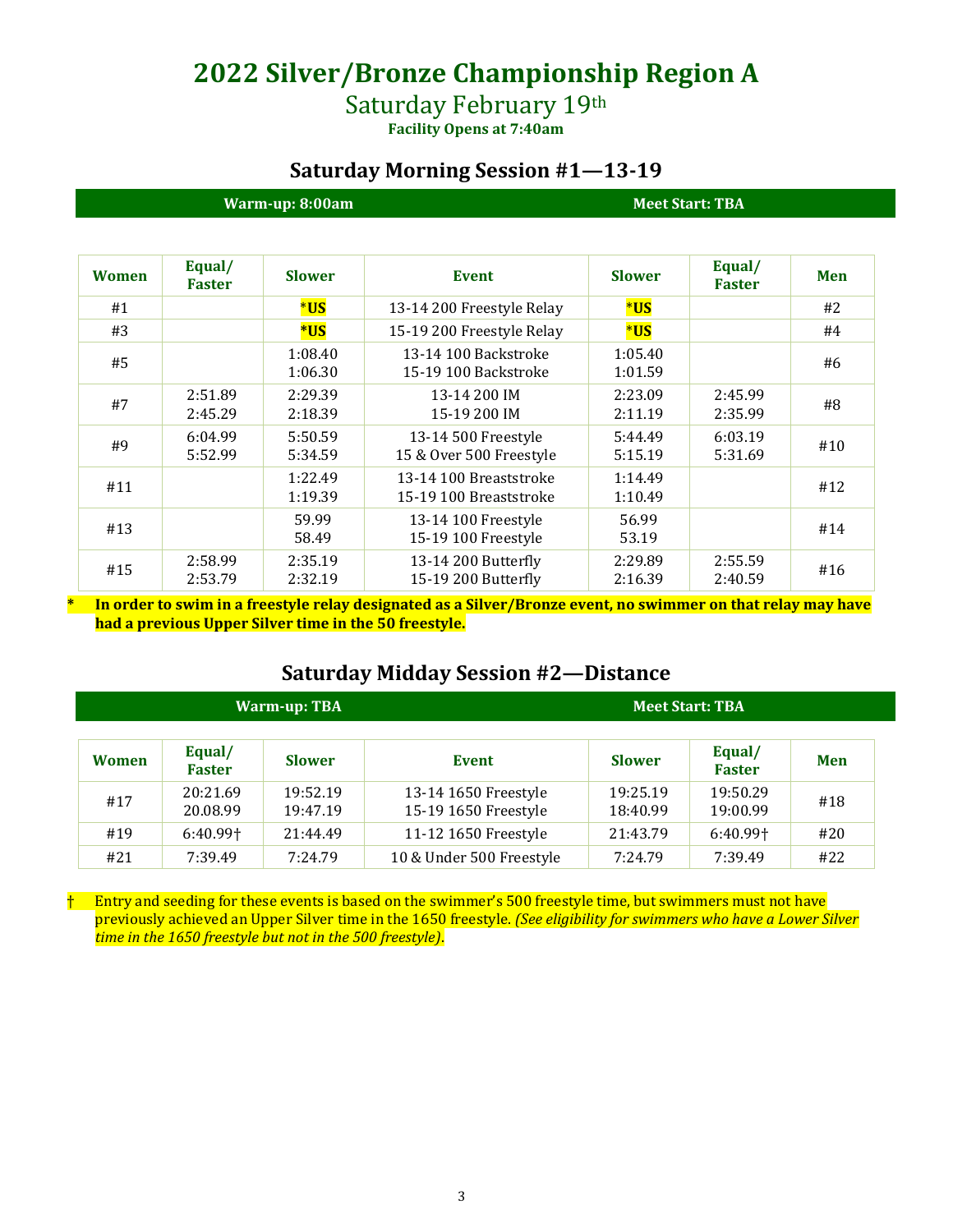# **2022 Silver/Bronze Championship Region A**

Saturday February 19th*…continued*

## **Saturday Afternoon Session #3—12 & Under**

| <b>Warm-up: TBA</b> |                         |               |                             |               | <b>Meet Start: TBA</b>  |             |
|---------------------|-------------------------|---------------|-----------------------------|---------------|-------------------------|-------------|
| <b>Girls</b>        | Equal/<br><b>Faster</b> | <b>Slower</b> | <b>Event</b>                | <b>Slower</b> | Equal/<br><b>Faster</b> | <b>Boys</b> |
| #23                 |                         | *US           | 11-12 200 Medley Relay      | *US           |                         | #24         |
| #25                 |                         | *US           | 10 & Under 200 Medley Relay | *US           |                         | #26         |
| #27                 |                         | 33.09         | 11-12 50 Butterfly          | 32.99         |                         | #28         |
| #29                 |                         | 1:27.99       | 10 & Under 100 IM           | 1:27.99       |                         | #30         |
| #31                 |                         | 2:42.59       | 11-12 200 Back              | 2:40.59       |                         | #32         |
| #33                 |                         | 1:16.29       | 10 & Under 100 Freestyle    | 1:16.29       |                         | #34         |
| #35                 |                         | 1:25.19       | 11-12 100 Breast            | 1:23.39       |                         | #36         |
| #37                 |                         | 40.39         | 10 & Under 50 Backstroke    | 40.39         |                         | #38         |
| #39                 |                         | 1:04.59       | 11-12 100 Freestyle         | 1:03.29       |                         | #40         |
| #41                 |                         | 2:41.49       | 11-12 200 IM                | 2:39.69       |                         | #42         |
| #43                 |                         | 1:33.09       | 10 & Under 100 Butterfly    | 1:33.09       |                         | #44         |
| #45                 |                         | 2:51.99       | 11-12 200 Butterfly         | 2:53.49       |                         | #46         |
| #47                 |                         | 44.89         | 10 & Under 50 Breaststroke  | 44.89         |                         | #48         |
| #49                 |                         | 34.89         | 11-12 50 Backstroke         | 34.39         |                         | #50         |
| #51                 | 6:40.99                 | 6:17.69       | 11-12 500 Freestyle         | 6:16.49       | 6:40.99                 | #52         |

**\* In order to swim in a relay designated as a Silver/Bronze event, no swimmer on that relay may have had a previous Upper Silver time in the stroke that they are swimming.**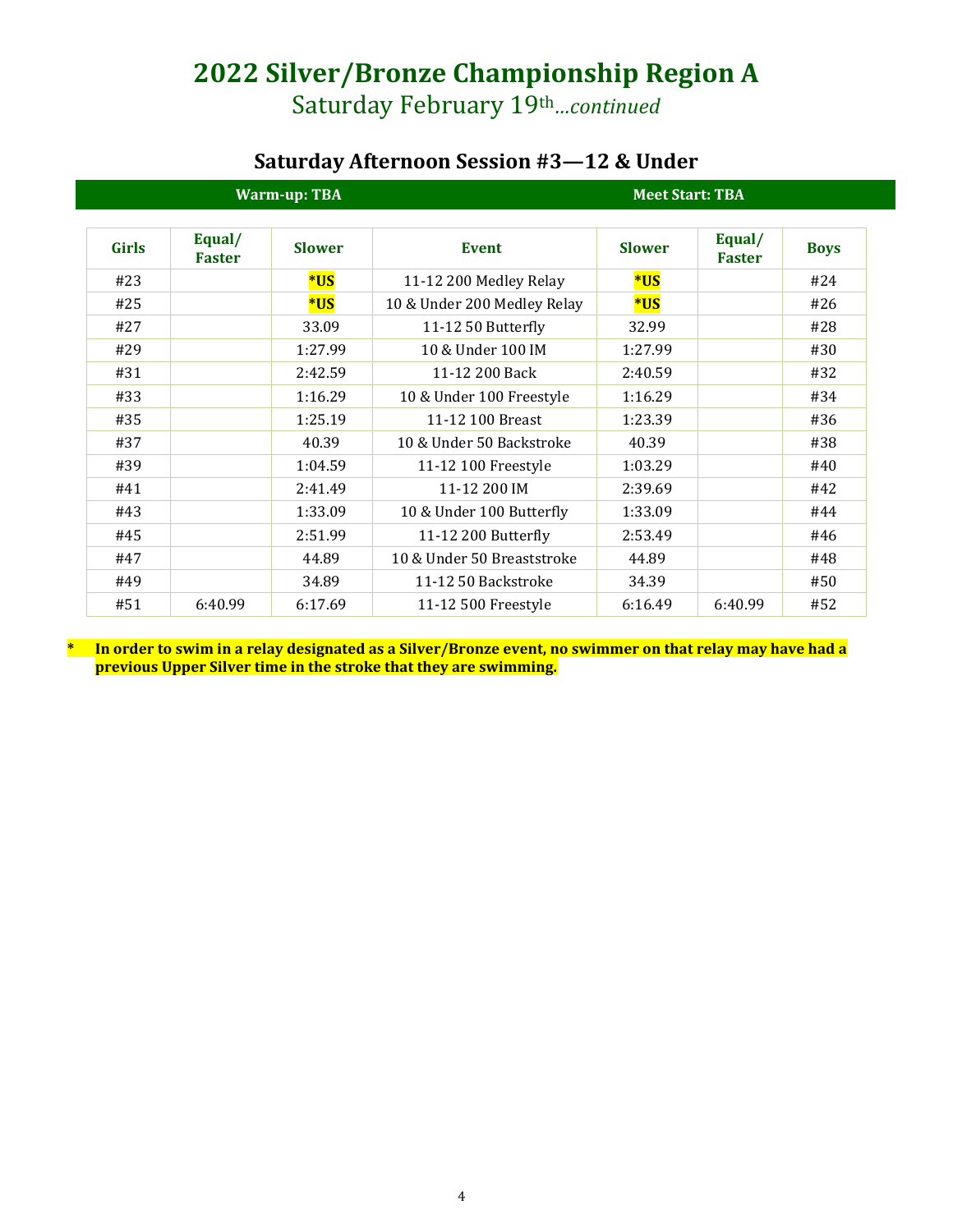# **2022 Silver/Bronze Championship Region A**

## Sunday February 20th

**Facility Opens at 7:40am**

## **Sunday Morning Session #4—13 & Over**

|              | Warm-up: 8:00am         |                    |                                                  |                    | <b>Meet Start: TBA</b>  |            |
|--------------|-------------------------|--------------------|--------------------------------------------------|--------------------|-------------------------|------------|
| <b>Women</b> | Equal/<br><b>Faster</b> | <b>Slower</b>      | <b>Event</b>                                     | <b>Slower</b>      | Equal/<br><b>Faster</b> | <b>Men</b> |
| #53          |                         | $*$ US             | 13-14 200 Medley Relay                           | *US                |                         | #54        |
| #55          |                         | *US                | 15-19 200 Medley Relay                           | *US                |                         | #56        |
| #57          | 2:54.39<br>2:45.99      | 2:29.89<br>2:22.99 | 13-14 200 Backstroke<br>15-19 200 Backstroke     | 2:23.59<br>2:14.19 | 2:47.99<br>2:38.69      | #58        |
| #59          |                         | 27:79<br>27.09     | 13-14 50 Freestyle<br>15-19 50 Freestyle         | 26.09<br>24.29     |                         | #60        |
| #61          | 5:39.69<br>5:28.99      | 5:25.39<br>5:13.99 | 13-14 400 IM<br>15-19 400 IM                     | 5:15.49<br>4:56.99 | 5:34.29<br>5:13.19      | #62        |
| #63          | 3:14.89<br>3:07.69      | 2:51.49<br>2:46.39 | 13-14 200 Breaststroke<br>15-19 200 Breaststroke | 2:45.39<br>2:33.79 | 3:10.89<br>2:57.59      | #64        |
| #65          |                         | 1:08.69<br>1:05.79 | 13-14 100 Butterfly<br>15-19 100 Butterfly       | 1:05.99<br>1:01.79 |                         | #66        |
| #67          | 2:30.99<br>2:26.59      | 2:09.89<br>2:06.79 | 13-14 200 Freestyle<br>15-19 200 Freestyle       | 2:06.29<br>1:56.89 | 2:27.99<br>2:16.79      | #68        |

**\* In order to swim in a medley relay designated as a Silver/Bronze event, no swimmer on that relay may have had a previous Upper Silver time in the 50 freestyle, if they are swimming the freestyle leg, or in the 100 of the stroke that they are swimming in the other legs**

## **Sunday Midday Session #5—Distance**

| <b>Warm-up: TBA</b> |                         |                      |                                              |                      | <b>Meet Start: TBA</b>  |            |
|---------------------|-------------------------|----------------------|----------------------------------------------|----------------------|-------------------------|------------|
| <b>Women</b>        | Equal/<br><b>Faster</b> | <b>Slower</b>        | Event                                        | <b>Slower</b>        | Equal/<br><b>Faster</b> | <b>Men</b> |
| #69                 | 12:06.59<br>11:55.00    | 12:22.29<br>12:11.09 | 13-14 1000 Freestyle<br>15-19 1000 Freestyle | 11:42.79<br>11:20.59 | 11:59.49<br>11:29.19    | #70        |
| #71                 | $6:40.99$ <sup>+</sup>  | 13:13.39             | 11-12 1000 Freestyle                         | 13:12.99             | $6:40.99$ <sup>+</sup>  | #72        |

† Entry and seeding for these events is based on the swimmer's 500 freestyle time, but swimmers must not have previously achieved an Upper Silver time in the 1000 freestyle. *(See eligibility for swimmers who have a Lower Silver time in the 1000 freestyle but not in the 500 freestyle)*.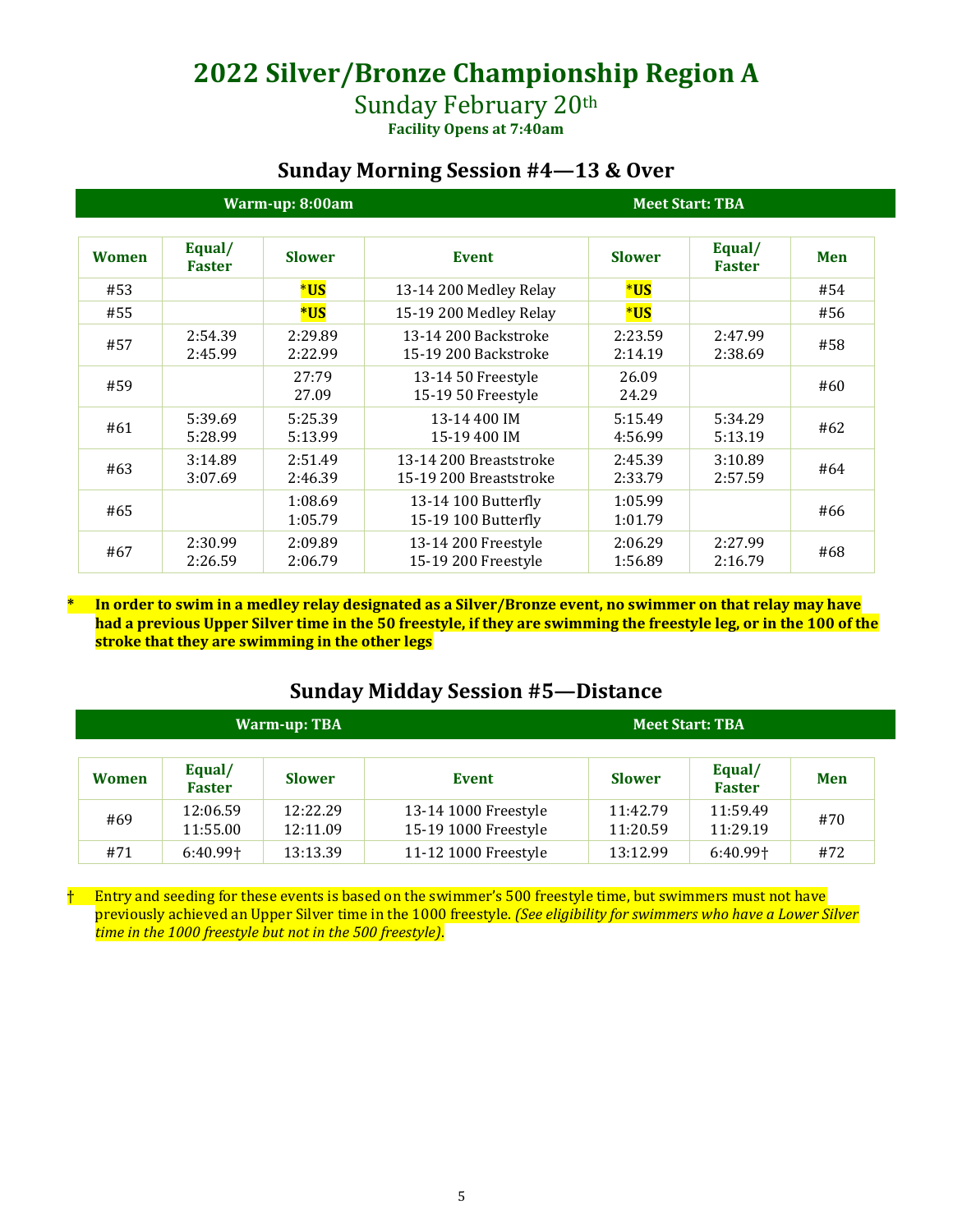## **2022 Silver/Bronze Championship Region A** Sunday February 20th*…continued*

## **Sunday Afternoon Session #6—12 & Under**

| <b>Warm-up: TBA</b> |                         |               |                                | <b>Meet Start: TBA</b> |                         |             |  |
|---------------------|-------------------------|---------------|--------------------------------|------------------------|-------------------------|-------------|--|
| <b>Girls</b>        | Equal/<br><b>Faster</b> | <b>Slower</b> | <b>Event</b>                   | <b>Slower</b>          | Equal/<br><b>Faster</b> | <b>Boys</b> |  |
| #73                 |                         | *US           | 11-12 200 Freestyle Relay      | *US                    |                         | #74         |  |
| #75                 |                         | *US           | 10 & Under 200 Freestyle Relay | *US                    |                         | #76         |  |
| #77                 | 6:36.19                 | 5:48.09       | 11-12 400 IM                   | 5:47.69                | 6:36.19                 | #78         |  |
| #79                 |                         | 2:45.59       | 10 & Under 200 Freestyle       | 2:45.59                |                         | #80         |  |
| #81                 |                         | 38.69         | 11-12 50 Breaststroke          | 38.49                  |                         | #82         |  |
| #83                 |                         | 1:28.59       | 10 & Under 100 Backstroke      | 1:28.59                |                         | #84         |  |
| #85                 |                         | 2:22.59       | 11-12 200 Freestyle            | 2:20.79                |                         | #86         |  |
| #87                 |                         | 39.49         | 10 & Under 50 Butterfly        | 39.49                  |                         | #88         |  |
| #41                 |                         | 1:15.59       | 11-12 100 Backstrome           | 1:14.99                |                         | #90         |  |
| #91                 |                         | 1:40.39       | 10 & Under 100 Breaststroke    | 1:40.39                |                         | #92         |  |
| #93                 |                         | 1:15.19       | 11-12 100 IM                   | 1:14.39                |                         | #94         |  |
| #95                 |                         | 34.39         | 10 & Under 50 Freestyle        | 33.99                  |                         | #96         |  |
| #97                 |                         | 3:04.59       | 11-12 200 Breaststroke         | 3:04.09                |                         | #98         |  |
| #99                 |                         | 3:09.19       | 10 & Under 200 IM              | 3:09.19                |                         | #100        |  |
| #101                |                         | 29.49         | 11-12 50 Freestyle             | 29.19                  |                         | #102        |  |
| #103                |                         | 1:15.29       | 11-12 100 Butterfly            | 1:14.69                |                         | #104        |  |

**\* In order to swim in a freestyle relay designated as a Silver/Bronze event, no swimmer on that relay may have had a previous Upper Silver time in the 50 freestyle.**

## **Meet Schedule\*\***

| <b>Saturday</b> |                          | <b>Warm-up</b> | <b>Start</b> |  |  |  |
|-----------------|--------------------------|----------------|--------------|--|--|--|
|                 | Facility Opens at 7:40am |                |              |  |  |  |
| Session #1      | 13 & Over                | 8:00am         | $TBA**$      |  |  |  |
| Session #2      | All age group Distance   | TBA**          | TBA**        |  |  |  |
| Session #3      | 12 & Under               | $TBA^{**}$     | TBA**        |  |  |  |
| <b>Sunday</b>   |                          | Warm-up        | <b>Start</b> |  |  |  |
|                 | Facility Opens at 7:40am |                |              |  |  |  |
| Session #4      | 13 & Over                | 8:00am         | TBA**        |  |  |  |
| Session #5      | 11 & Over Distance       | TBA**          | TBA**        |  |  |  |
| Session #6      | 12 & Under               | TBA**          | TBA**        |  |  |  |

*\*\* Timing is tentative pending receipt of entries. A final schedule will be developed and published after all entries have been received.*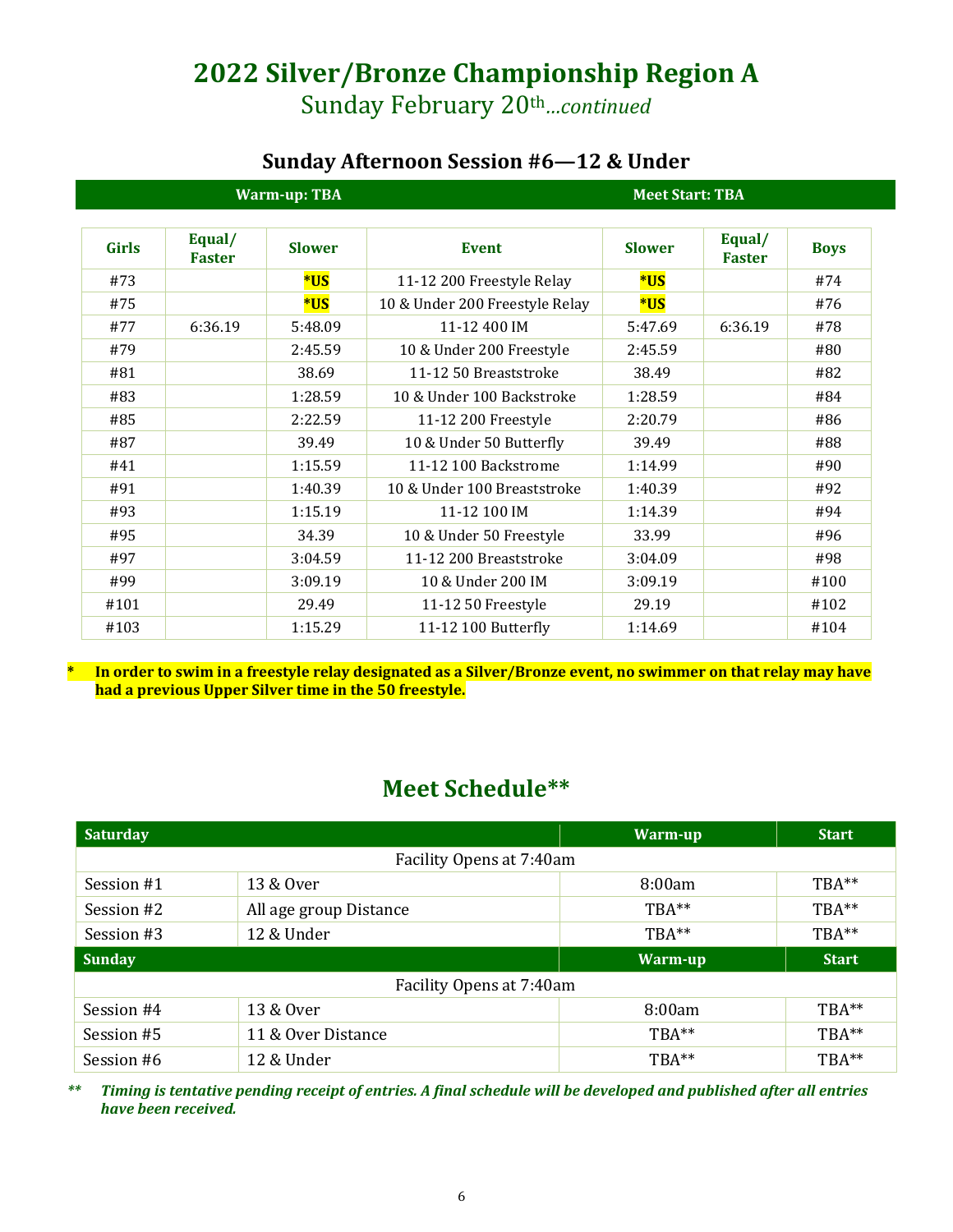| Scoring:                              | There will be no team scoring.<br>$\bullet$                                                                                                                                                                                                                                                                                                                                                                                                                                                                                                                                                                                                                                                                                                                                                                                                                                                                                                                                                                                                                                                                                                                                                                                                                                                                                                                                                                                                                                                                                                                                                    |
|---------------------------------------|------------------------------------------------------------------------------------------------------------------------------------------------------------------------------------------------------------------------------------------------------------------------------------------------------------------------------------------------------------------------------------------------------------------------------------------------------------------------------------------------------------------------------------------------------------------------------------------------------------------------------------------------------------------------------------------------------------------------------------------------------------------------------------------------------------------------------------------------------------------------------------------------------------------------------------------------------------------------------------------------------------------------------------------------------------------------------------------------------------------------------------------------------------------------------------------------------------------------------------------------------------------------------------------------------------------------------------------------------------------------------------------------------------------------------------------------------------------------------------------------------------------------------------------------------------------------------------------------|
| Awards:                               | There will be medals for the fastest three swimmers in each division (Silver/Bronze) in each<br>$\bullet$<br>individual event. There will be ribbons for 4 <sup>th</sup> -8 <sup>th</sup> places in each division of individual events.<br>The 500, 1000, and 1650 freestyle events are Silver-only events.<br>$\bullet$<br>There will be awards for the fastest three teams in each relay event.<br>$\bullet$<br>A swimmer competing in the Bronze division of an event who achieves a Gold time will not<br>$\bullet$<br>receive an award.                                                                                                                                                                                                                                                                                                                                                                                                                                                                                                                                                                                                                                                                                                                                                                                                                                                                                                                                                                                                                                                   |
| Starts:                               | 'Fly-over/Over-the-top' starts will be used during this meet.<br>$\bullet$                                                                                                                                                                                                                                                                                                                                                                                                                                                                                                                                                                                                                                                                                                                                                                                                                                                                                                                                                                                                                                                                                                                                                                                                                                                                                                                                                                                                                                                                                                                     |
| Admissions and<br>Programs:           | There will be a \$10.00 per day swimmer surcharge.<br>$\bullet$<br>Heat sheets will be available online at www.besmarttinc.com and Meet Mobile<br>$\bullet$                                                                                                                                                                                                                                                                                                                                                                                                                                                                                                                                                                                                                                                                                                                                                                                                                                                                                                                                                                                                                                                                                                                                                                                                                                                                                                                                                                                                                                    |
| Spectator<br>Considerations           | As per USA Swimming Safe Sport Protocols, Parents or legal guardians will have access to<br>$\bullet$<br>their child and an opportunity to observe their child if the facility protocols allow for<br>spectators.<br>In accordance with NJIT policies, spectators will not be allowed into the facility.<br>$\bullet$<br>The event will be live streamed.<br>$\bullet$                                                                                                                                                                                                                                                                                                                                                                                                                                                                                                                                                                                                                                                                                                                                                                                                                                                                                                                                                                                                                                                                                                                                                                                                                         |
| Concessions:                          | None.<br>$\bullet$                                                                                                                                                                                                                                                                                                                                                                                                                                                                                                                                                                                                                                                                                                                                                                                                                                                                                                                                                                                                                                                                                                                                                                                                                                                                                                                                                                                                                                                                                                                                                                             |
| Vendor:                               | None.<br>$\bullet$                                                                                                                                                                                                                                                                                                                                                                                                                                                                                                                                                                                                                                                                                                                                                                                                                                                                                                                                                                                                                                                                                                                                                                                                                                                                                                                                                                                                                                                                                                                                                                             |
| Locker Rooms:                         | Locker room use will be restricted to emergency use only.<br>$\bullet$<br>In accordance with NJ Department of Health protocols, they will not be available for<br>changing or showering.                                                                                                                                                                                                                                                                                                                                                                                                                                                                                                                                                                                                                                                                                                                                                                                                                                                                                                                                                                                                                                                                                                                                                                                                                                                                                                                                                                                                       |
| Entry Info:                           | There will be no refunds after the entry deadline except for events that may be scratched from<br>$\bullet$<br>meet by the Entry Coordinator or Meet Director, or as otherwise directed by NJ Swimming.<br>Entries will be acknowledged within 48 hours of receipt.<br>All entries will be accepted prior to the entry deadline from teams assigned to the meet.<br>$\bullet$<br>Entry forms, verification forms, waiver release, and fees must be received no later than the<br>$\bullet$<br>first session of the meet where the team competes.<br>Team entries will be considered accepted when the host club accepts the entries.<br>$\bullet$                                                                                                                                                                                                                                                                                                                                                                                                                                                                                                                                                                                                                                                                                                                                                                                                                                                                                                                                              |
| <b>Entry Times:</b>                   | New Jersey Swimming does not allow 'NT' or 'No Time' to be used as an entry time.<br>٠<br>All entry times must be in short course yards. Converted times are permitted. All entry times<br>$\bullet$<br>must meet the time standards for this meet as approved by NJ Swimming.<br>All entries must be accompanied by e-mailed proof of time (see below). Entries without<br>proof of time will not be accepted.                                                                                                                                                                                                                                                                                                                                                                                                                                                                                                                                                                                                                                                                                                                                                                                                                                                                                                                                                                                                                                                                                                                                                                                |
| <b>Entry Amendment</b><br>Procedures: | Coaches will be permitted to amend inaccuracies in their meet entries for this meet. The process<br>shall be as follows:<br>1. The meet coordinator will enter each team as the entries are received.<br>2. An entry report for each team will be e-mailed to that team.<br>3. Upon receipt of the entry report for their team, the coach will be expected to proof the entries<br>for their team. The coach must respond to the email, either indicating that the entries are<br>accepted as is or amending as explained below.<br>4. After the entry deadline has passed, should a swimmer be missing from the entry list or<br>missing from an event, then the coach can enter the swimmer through the following process:<br>• The coach needs to make a list of the missing entry information: swimmer's name, USA-S<br>number, event number(s), and entry time(s).<br>• The list of the missing swimmers and their events are then to be e-mailed to the Entry<br>Coordinator no later than 9:00pm on the Wednesday before the start of the meet. Please do<br>not email a Hy-Tek file.<br>The entry fee for all events entered in this manner will be the regular entry fee for the event,<br>$\bullet$<br>plus an additional \$5.00 late fee per entry. This money is payable before the start of the meet.<br>If this fee not be paid, then the swimmer(s) will not be permitted to swim in the amended<br>events in the meet. Entries which are amended due to a swimmer achieving a new Upper Silver<br>time after the original entry is submitted do not incur this additional fee. |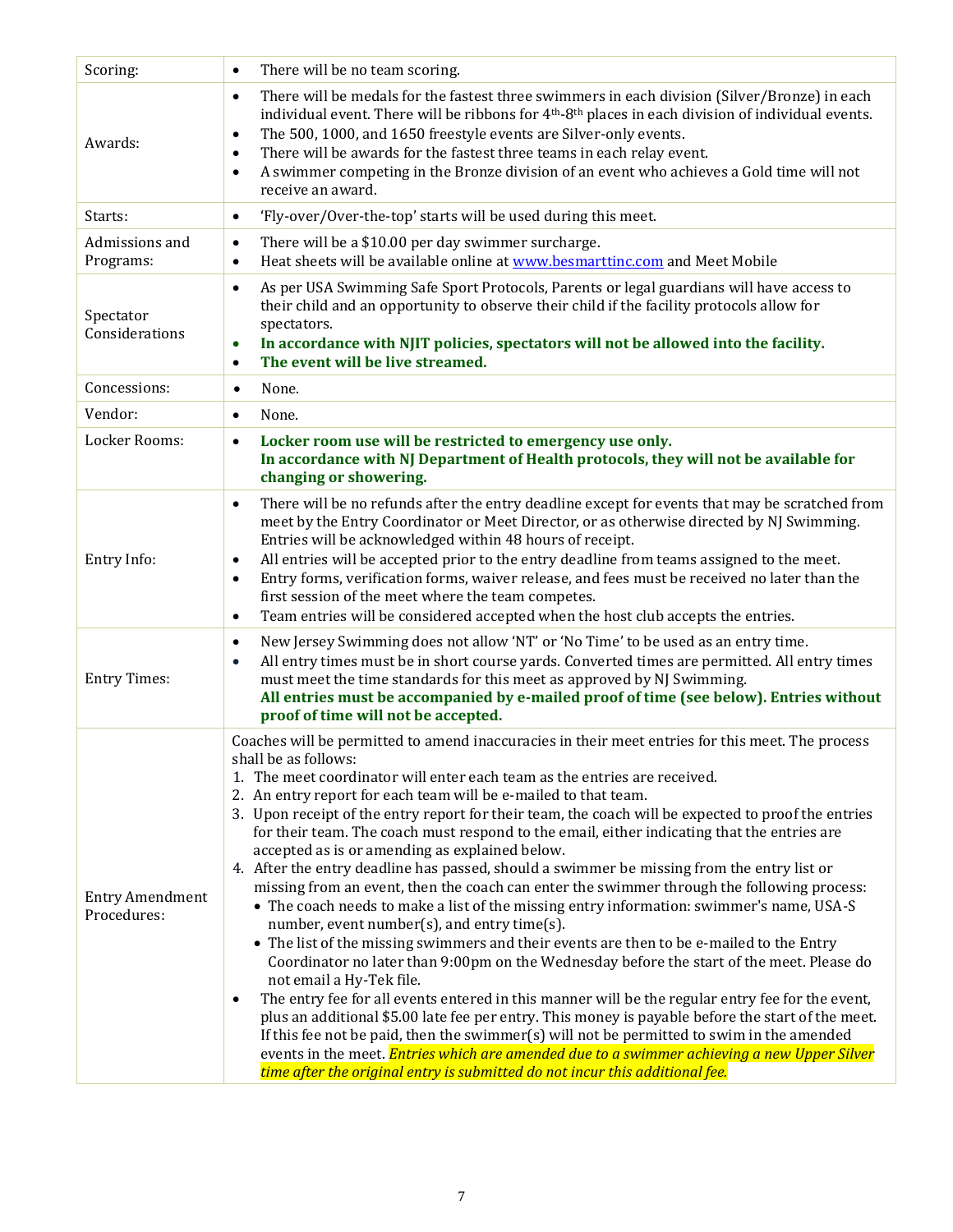| <b>Distance Events</b>                 | The 11-12 1000 and 1650 yard freestyle events are limited to athletes with a provable Gold or<br>$\bullet$<br>Silver time in the 500 Free, or those with a Silver time in the 1000 or 1650 Free, but who do<br>not yet have the 1000 or 1650 Gold time respectively. Athletes will be seeded with their 500<br>Free time. If a swimmer has a provable silver time in the 1000 or 1650 free, but not in the 500<br>free, the swimmer may be entered in the 1000/1650 free at the 500 free qualifying time.<br>Swimmers in the 10 & Under 500 Freestyle, the 11-12 1000 Freestyle, and the 11-12 1650<br>$\bullet$<br>Freestyle events are responsible for providing their own timers and counters.<br>In all events of 400 yds or more, heats may be combined at the discretion of the meet referee.<br>$\bullet$<br>Swimmers must provide their own counters for the 500, 1000 and 1650 freestyle events.                                                                                                                                                                                                                                                                                                                                                                                                                                                                                                                                                                                                                               |
|----------------------------------------|-----------------------------------------------------------------------------------------------------------------------------------------------------------------------------------------------------------------------------------------------------------------------------------------------------------------------------------------------------------------------------------------------------------------------------------------------------------------------------------------------------------------------------------------------------------------------------------------------------------------------------------------------------------------------------------------------------------------------------------------------------------------------------------------------------------------------------------------------------------------------------------------------------------------------------------------------------------------------------------------------------------------------------------------------------------------------------------------------------------------------------------------------------------------------------------------------------------------------------------------------------------------------------------------------------------------------------------------------------------------------------------------------------------------------------------------------------------------------------------------------------------------------------------------|
| Relays:                                | Only swimmers that do not have Upper Silver times in that stroke and distance can swim on<br>relays. For 13 & Over relays, swimmers in the freestyle leg must not have an Upper Silver<br>time in the 50 freestyle. Swimmers in the other legs must not have an Upper Silver time in<br>the stroke that they are swimming. A relay team with any swimmer found to have had a<br>Gold time in that stroke and distance prior to the meet will be disqualified (even after the<br>conclusion of the meet) and the information will be turned over to New Jersey Swimming<br>for possible further disciplinary actions and fines. (See NJS Policy & Procedures Manual for<br>explanation)<br>All relays will be deck seeded. Coaches must turn in relay cards with scratches at swimmer<br>check-in.<br>Coaches must turn in relay cards listing correct swimmers' names and correct order prior to<br>the start of the event.<br>Unattached swimmers may not swim in any relay.<br>$\bullet$                                                                                                                                                                                                                                                                                                                                                                                                                                                                                                                                              |
| Swimmer<br>Eligibility:                | This is a New Jersey Swimming Championship Meet. As such, only New Jersey Swimming<br>$\bullet$<br>athletes may enter and compete in this meet. Swimmers may not compete in any event in<br>which they have received a New Jersey Swimming Upper Silver Time in the age group in<br>which they are competing.<br>No swimmer will be permitted to compete unless the swimmer is a member of USA Swimming<br>as provided in Article 302.<br>If a swimmer is entered in the meet, and then achieves a Gold time in one or more of<br>their entered events prior to the start of the meet, that swimmer must be removed from<br>that event(s). Failure to do so will result in the disqualification of the swimmer (even<br>retroactively), and the swimmer's club may be penalized and/or fined by NJ Swimming for<br>each such infraction. The swimmer will be allowed to substitute another eligible event or the<br>entry fee will be refunded if the swimmer cannot/does not wish to compete in a substitute<br>event.<br>All transfer swimmer(s) must swim unattached for 120 days from their last attached<br>$\bullet$<br>competition. Swimmers must use an UN- (New Team Alpha Code) as their team affiliation. All<br>Unattached swimmers must be listed on the team's official waiver entry form.<br>All swimmers 18 & Over at the meet start date must have met the USA Swimming<br>$\bullet$<br>Athlete Protection Training requirement. Failure to complete it will result in an<br>athlete's inability to swim in this meet. |
| 13 & Over Bronze<br>"Bottom" Cuts:     | There are 5 events (50, 100 freestyle, 100 backstroke, 100 breaststroke, and 100 butterfly)<br>$\bullet$<br>that have no bottom cuts for the bronze division.<br>There are bottom cuts for the bronze division of 200 yard and longer events.<br>$\bullet$<br>A bronze level swimmer who does not have times faster than any of the 200 bottom cuts<br>$\bullet$<br>may choose one (1) 200 yard event where they do not have the cut in which to<br>participate (giving the swimmer 6 events).<br>A bronze level swimmer may not choose an event 400 yards or longer. These events are<br>$\bullet$<br>open to silver level swimmers only.                                                                                                                                                                                                                                                                                                                                                                                                                                                                                                                                                                                                                                                                                                                                                                                                                                                                                              |
| State<br>Championships<br>Restriction: | Swimmers may not compete in a given event at both a Silver/Bronze Championship<br>$\bullet$<br>meet and the SC JO meet, unless they achieve the SC JO qualifying time in that event at<br>the Silver/Bronze meet, or at another Sanctioned or Approved meet attended in<br>between the Silver/Bronze meet and JOs.                                                                                                                                                                                                                                                                                                                                                                                                                                                                                                                                                                                                                                                                                                                                                                                                                                                                                                                                                                                                                                                                                                                                                                                                                      |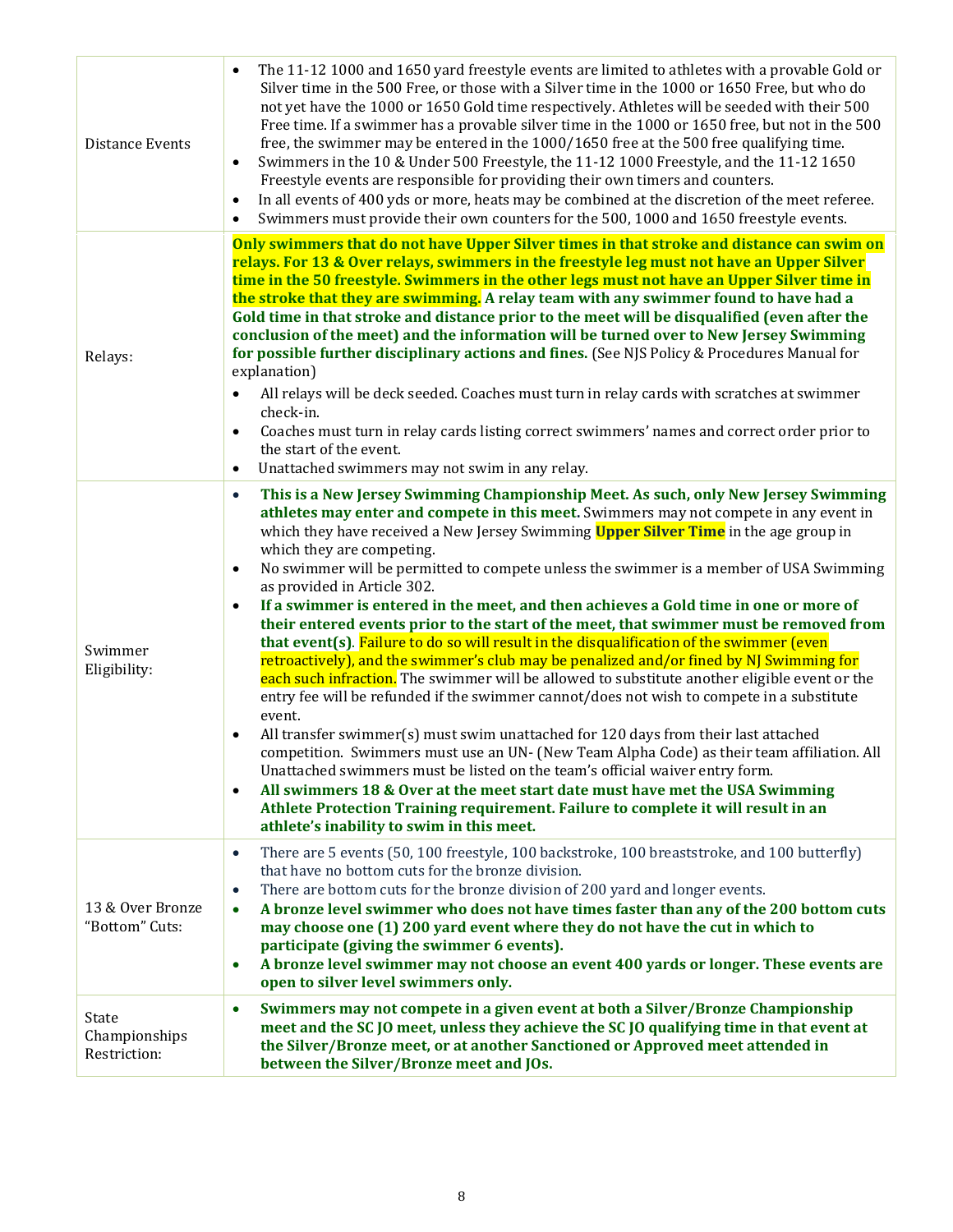| Adaptive<br>Provisions:<br>Host Club | USA Swimming rules and regulations provides "guidelines for officiating swimmers with<br>disabilities" and any athlete who needs any of these adaptations should provide the Referee<br>with a note stating their name, their specific need, and a list of events in which they need<br>assistance prior to the start of each session's competition. If necessary, this information may<br>be provided by the swimmer's coach or guardians. NJ Swimming will provide all swimmers<br>with disabilities a chance to swim in events for which they have qualified (met the time<br>standards of the meet).                                                                                                                                                                                                                                                                                                                                                                                                                                                                                                                          |
|--------------------------------------|-----------------------------------------------------------------------------------------------------------------------------------------------------------------------------------------------------------------------------------------------------------------------------------------------------------------------------------------------------------------------------------------------------------------------------------------------------------------------------------------------------------------------------------------------------------------------------------------------------------------------------------------------------------------------------------------------------------------------------------------------------------------------------------------------------------------------------------------------------------------------------------------------------------------------------------------------------------------------------------------------------------------------------------------------------------------------------------------------------------------------------------|
| Responsibilities:                    | The host club will provide all timers in each lane throughout the meet.<br>$\bullet$                                                                                                                                                                                                                                                                                                                                                                                                                                                                                                                                                                                                                                                                                                                                                                                                                                                                                                                                                                                                                                              |
| Coaches Conduct &<br>Eligibility:    | This meet is conducted according to current USA Swimming Rules, and in adherence to the<br>$\bullet$<br>USA-S Minor Athlete Abuse Prevention Policy (MAAPP 2.0).<br>Make sure all interactions with athletes are observable and interruptible, including any<br>$\bullet$<br>meetings you have in between races or sessions.<br>As a reminder, coaches are not allowed to massage any athlete, even if you are a licensed<br>massage therapist. This includes all massages, rubdowns, stretching, physical manipulation,<br>injury rehabilitation, and the use of electronic or instrument assisted modalities such as stim<br>treatment, dry needing, and cupping.<br>All coaches "on the deck" must be currently registered coach members of USA Swimming.<br>$\bullet$<br>Verification can be in the form of a current USA Swimming membership card or Coaches Pass<br>available thru the USA swimming Deck Pass App.<br>Coaches must show their USA swimming coaching card or Coaches Pass for entrance to<br>facility.<br>All Coaches must have some form of USA coaching credential verification with them at all<br>times. |
| Officials Conduct &<br>Eligibility:  | This meet is conducted according to current USA Swimming Rules, and in adherence to the<br>$\bullet$<br>USA-S Minor Athlete Abuse Prevention Policy (MAAPP 2.0).<br>Make sure all interactions with athletes are observable and interruptible.<br>$\bullet$<br>Current USA Swimming and NJS Swimming certification is required for all officials and the<br>$\bullet$<br>Meet Referee will check your cards.<br>Swimming officials from participating teams should contact the meet referee (see page 1) with<br>$\bullet$<br>the sessions when they are able to help.<br>All officials must wear the standard white and blue uniform.<br>$\bullet$<br>Officials will be required to work the entire session and will receive free admission.<br>$\bullet$                                                                                                                                                                                                                                                                                                                                                                        |
| Meet Format<br>Waiver:               | This meet will be run in accordance to current USA Swimming Rules.<br>$\bullet$<br>The host club has the right to change the format of the meet with the approval of the<br>$\bullet$<br>Administrative vice chair and either the Age Group or Senior vice chair. These changes would<br>be made for a more efficient swim meet for the swimmers and the host club. Reasons for<br>these changes include:<br>To allow more swimmers to swim.<br>To conform to facility capacity limits or for facility safety concerns.<br>To condense the meet into smaller time frame.<br>Some of the changes that may be made: 1) add a session, 2) heat limit distance events 3)<br>$\bullet$<br>condense sessions, and 4) eliminate relays.                                                                                                                                                                                                                                                                                                                                                                                                  |
| Warm-up<br>Procedures:               | Warm-ups will be run under New Jersey Swimming Warm-up and Safety Guidelines.<br>$\bullet$<br>Swimming Equipment is <b>not allowed</b> in the competition pool during all warm-up sessions.<br>$\bullet$<br>This includes kick boards, hand paddles, and pull buoys.<br>All swimmers must enter the pool feet first from the starting end of the pool.<br>$\bullet$<br>New Jersey Swimming officials will monitor warm-ups.<br>$\bullet$<br>All general warm-up lanes will swim in a counterclockwise direction.<br>$\bullet$                                                                                                                                                                                                                                                                                                                                                                                                                                                                                                                                                                                                     |
| Check-In:                            | All check-in sheets must be turned into the scoring table 35 minutes before the start of each<br>$\bullet$<br>session. Swimmers that are swimming will have a line through their name. Swimmers that are<br>being scratched will have their names circled with a "SCR" next to the circle. Swimmers<br>scratching a single event will have a line through their name and the event number circled<br>with "SCR" next to the circle.<br>Failure to follow this procedure may result in the swimmer(s) being scratched from the<br>$\bullet$<br>session.                                                                                                                                                                                                                                                                                                                                                                                                                                                                                                                                                                            |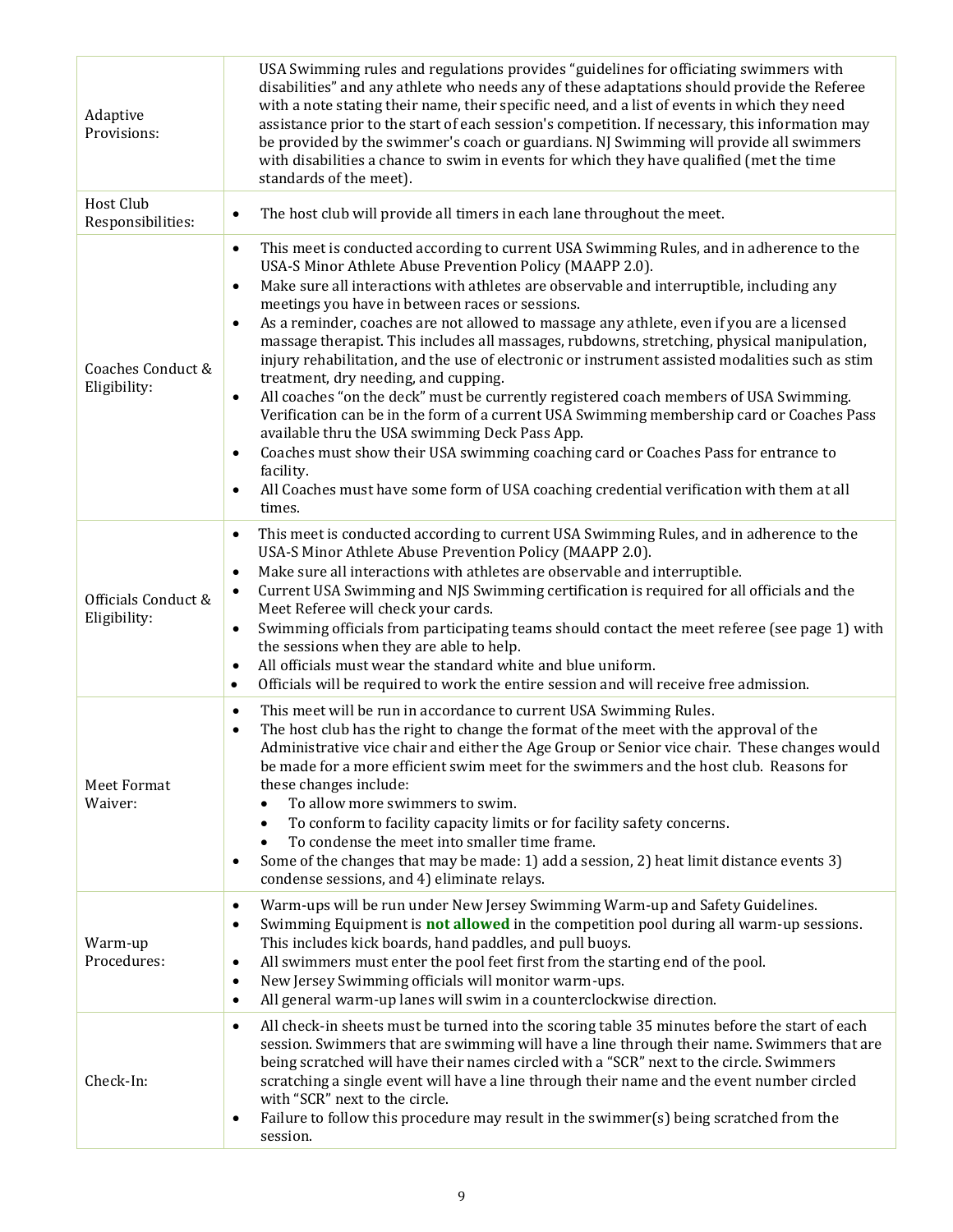| No Show<br>Procedure:                                          | No penalty will be incurred for an unscratched swimmer who fails to report to the starting<br>blocks for his/her scheduled event. However, the event will be counted toward the swimmer's<br>maximum allowable swims for that day. The swimmer may be allowed to swim the event in a<br>later heat or a subsequent event if the swimmer is at the starting end of the pool, ready to<br>swim, and an open lane is available. However, the host club will not schedule an additional<br>heat to accommodate the swimmer.                                                                                                                                                                                                                                                                                                            |
|----------------------------------------------------------------|------------------------------------------------------------------------------------------------------------------------------------------------------------------------------------------------------------------------------------------------------------------------------------------------------------------------------------------------------------------------------------------------------------------------------------------------------------------------------------------------------------------------------------------------------------------------------------------------------------------------------------------------------------------------------------------------------------------------------------------------------------------------------------------------------------------------------------|
|                                                                | Internet location for all meet information: http://www.besmarttinc.com.                                                                                                                                                                                                                                                                                                                                                                                                                                                                                                                                                                                                                                                                                                                                                            |
| <b>Internet Website</b><br>Posting:                            | Heat Sheets and real-time results will be available during the meet.<br>$\bullet$<br>Downloadable Results (Zipped .CL2 & .HY3 files) for TM will be provided post meet.<br>$\bullet$<br>Printable meet results (.PDF files) will be provided post meet.<br>$\bullet$                                                                                                                                                                                                                                                                                                                                                                                                                                                                                                                                                               |
| Results:                                                       | Meet result files for TM will be emailed to all participating teams.<br>$\bullet$<br>Meet results will be posted on the meet website and on the New Jersey Swimming Website:<br>$\bullet$<br>www.njswim.org                                                                                                                                                                                                                                                                                                                                                                                                                                                                                                                                                                                                                        |
| <b>USA-S Racing Start</b><br>Certification<br>Statement:       | Any swimmer entered in the meet must be certified by a USA Swimming member-coach as being<br>proficient in performing a racing start or must start each race from within the water. When<br>unaccompanied by a member-coach, it is the responsibility of the swimmer or the swimmer's legal<br>guardian to ensure compliance with this requirement.                                                                                                                                                                                                                                                                                                                                                                                                                                                                                |
| Audio/Visual<br>Recording<br>Statement:                        | Use of audio or visual recording devices, including a cell phone, is not permitted in changing areas,<br>rest rooms or locker rooms.                                                                                                                                                                                                                                                                                                                                                                                                                                                                                                                                                                                                                                                                                               |
| <b>USA-S Deck Change</b><br><b>Policy Statement:</b>           | Deck changes are prohibited.                                                                                                                                                                                                                                                                                                                                                                                                                                                                                                                                                                                                                                                                                                                                                                                                       |
| <b>USA-S Drone Policy</b><br>Statement:                        | Operation of a drone, or any other flying apparatus, is prohibited over the venue (pools,<br>athlete/coach areas, spectator areas and open ceiling locker rooms) any time athletes, coaches,<br>officials and/or spectators are present.                                                                                                                                                                                                                                                                                                                                                                                                                                                                                                                                                                                           |
| Minor Athlete<br><b>Abuse Prevention</b><br>Policy (MAAPP 2.0) | All applicable adults participating in or associated with this meet, acknowledge that they are<br>subject to the provisions of the USA Swimming Minor Athlete Abuse Prevention Policy ("MAAPP"),<br>and that they understand that compliance with the MAAPP 2.0 policy is a condition of<br>participation in the conduct of this competition.                                                                                                                                                                                                                                                                                                                                                                                                                                                                                      |
| Tech<br>Suit/Swimwear<br>Policy:                               | <b>Swimwear must conform to USA Swimming Rules:</b><br>Rule 102.8. Only swimsuits complying with FINA swimsuit specification may be worn in any<br>$\bullet$<br>USA Swimming sanctioned or approved competition. "Tech suits" are not permitted at this<br>meet for 12 & under swimmers. "Tech Suits" are defined, as suits that have bonded seams,<br>kinetic tape, or meshed seams. A list of restricted suits can be found on the NJ Swimming<br>Website; www.njswim.org.<br>Rule 102.8.1E explicitly bans the use of therapeutic elastic tape (eg: kinesio tape) on any part<br>$\bullet$<br>of the body<br>Pursuant to USA Swimming Rule 205.10.1, it is permissible for the swimmer to wear a single<br>$\bullet$<br>set of garments underneath his or her competition swimsuit for modesty and/or other privacy<br>reasons. |
| COVID-19<br>Assumption of Risk<br>Disclaimer                   | The host team has taken enhanced health and safety measures for all participants. All<br>persons participating must follow all posted instructions while at the Wellness & Events<br>Center Pool. An inherent risk of exposure to COVID-19 exists in any public place where<br>people are present. COVID-19 is an extremely contagious disease that can lead to severe<br>illness and death. According to the Centers for Disease Control and Prevention, senior<br>citizens and guests with underlying medical conditions are especially vulnerable.<br>All persons visiting the Wellness & Events Center Pool are voluntarily assuming all risks<br>related to exposure to COVID-19.                                                                                                                                             |
| Meet Requirement<br>Statement:                                 | In order to be eligible for the NJ Swimming Zone Championship Team or for NJ Swimming<br>Athlete Travel Grants for sectional and national level meets, NJ Swimming policy stipulates<br>certain participation requirements. As a NJ Swimming sanctioned meet, this meet counts<br>toward those participation requirements.                                                                                                                                                                                                                                                                                                                                                                                                                                                                                                         |
| Hotels:                                                        | Doubletree by Hilton, 1048 Raymond Blvd, Newark NJ 07102 973-622-5000<br>$\bullet$                                                                                                                                                                                                                                                                                                                                                                                                                                                                                                                                                                                                                                                                                                                                                 |
| Directions:                                                    | Google Maps: https://goo.gl/maps/9qqESYpu2j99o1WG7                                                                                                                                                                                                                                                                                                                                                                                                                                                                                                                                                                                                                                                                                                                                                                                 |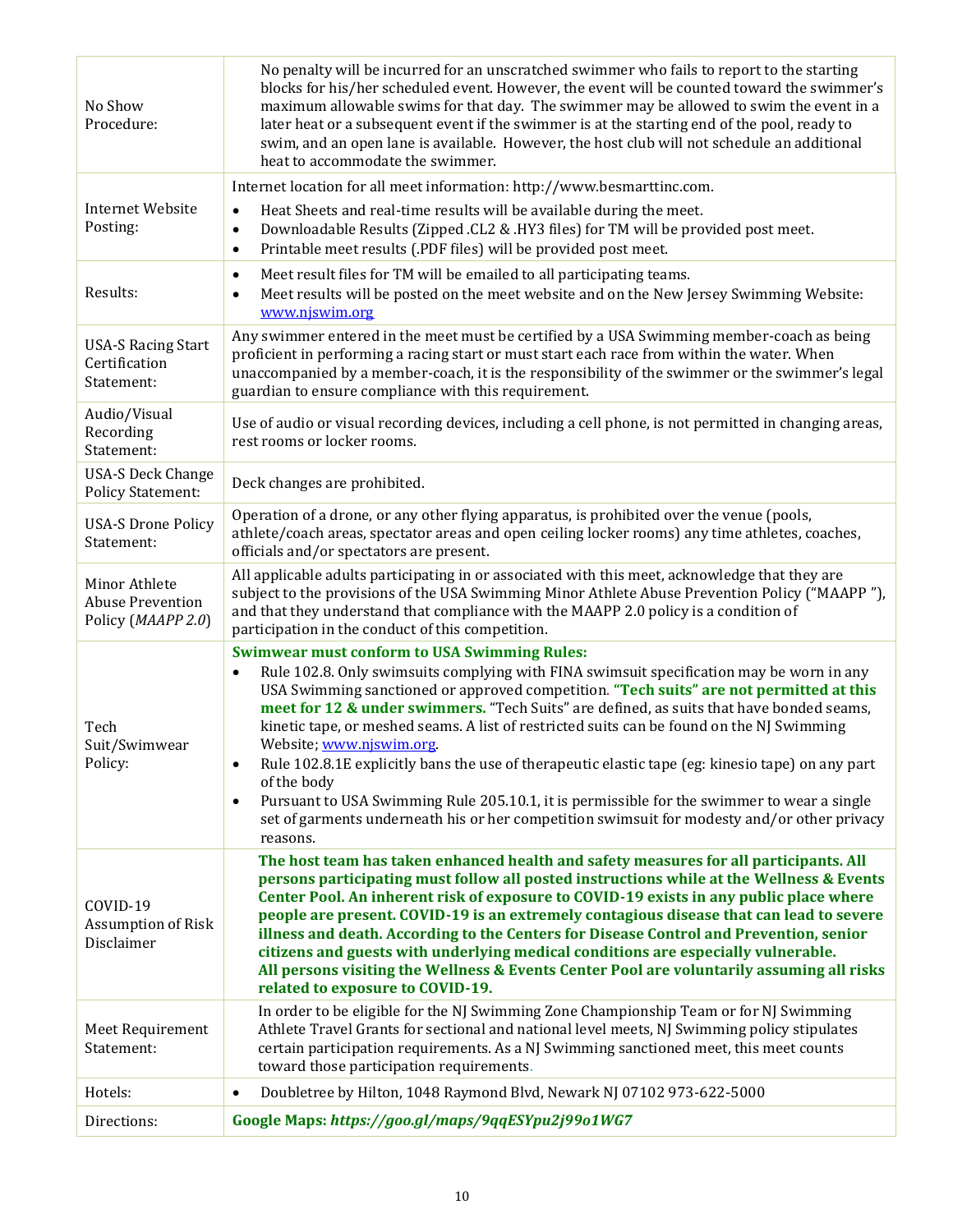

**NEW JERSEY SWIMMING** 



*Hosted by Cougar Aquatic Team* Saturday-Sunday February 19th-20th, 2022

#### **Waiver**

In consideration of the acceptance of this entry, I/we hereby, for myself/ourselves, my/our heirs, administrators and assigns, waive and release any and all claims against USA Swimming, NJ Swimming, Cougar Aquatic Team LLC, New Jersey Institute of Technology, Be Smartt Inc and their staffs for any injuries and/or expenses incurred by me/us at the swim meet, or while on the road to and from the meet. I/we are USA Swimming registered athletes and am/are eligible to compete in all the events I/we have entered.

#### **COVID-19 Waiver**

An inherent risk of exposure to COVID-19 exists in any public place where people are present. COVID-19 is an extremely contagious disease that can lead to severe illness and death. According to the Centers for Disease Control and Prevention, senior citizens and individuals with underlying medical conditions are especially vulnerable.

USA Swimming, Inc., cannot prevent you (or your child(ren)) from becoming exposed to, contracting, or spreading COVID-19 while participating in USA Swimming sanctioned events. It is not possible to prevent against the presence of the disease. Therefore, if you choose to participate in a USA Swimming sanctioned event, you may be exposing yourself to and/or increasing your risk of contracting or spreading COVID-19.

BY ATTENDING OR PARTICIPATING IN THIS COMPETITION, YOU VOLUNTARILY ASSUME ALL RISKS ASSOCIATED WITH EXPOSURE TO COVID-19 AND FOREVER RELEASE AND HOLD HARMLESS USA SWIMMING AND [THE LSC] AND EACH OF THEIR OFFICERS, DIRECTORS, AGENTS, EMPLOYEES OR OTHER REPRESENTATIVES FROM ANY LIABILITY OR CLAIMS INCLUDING FOR PERSONAL INJURIES, DEATH, DISEASE OR PROPERTY LOSSES, OR ANY OTHER LOSS, INCLUDING BUT NOT LIMITED TO CLAIMS OF NEGLIGENCE AND GIVE UP ANY CLAIMS YOU MAY HAVE TO SEEK DAMAGES, WHETHER KNOWN OR UNKNOWN, FORESEEN OR UNFORESEEN, IN CONNECTION THEREWITH.

#### **Meet Verification**

I hereby certify that all entered swimmers and coaches listed on the waiver form, for the **2022 NJS Silver/Bronze Championship Region A Meet** on **February 19th-20th, 2022** are registered members of USA Swimming. All USA Swimming members are correctly entered according to; Article 302.4 of the USA Swimming Rules and Regulations. False Registration: An LSC may impose a fine of up to \$100 per event against a member coach or a member club's representative signing a document which indicates a swimmer is registered with USA Swimming for a meet when that swimmer is not properly registered or eligible to compete for that club. This will be enforced by the LSC and the LSC will be entitled to the fines imposed.

Also, I acknowledge that deck access is limited to coaches and/or officials working the meet and displaying their credentials.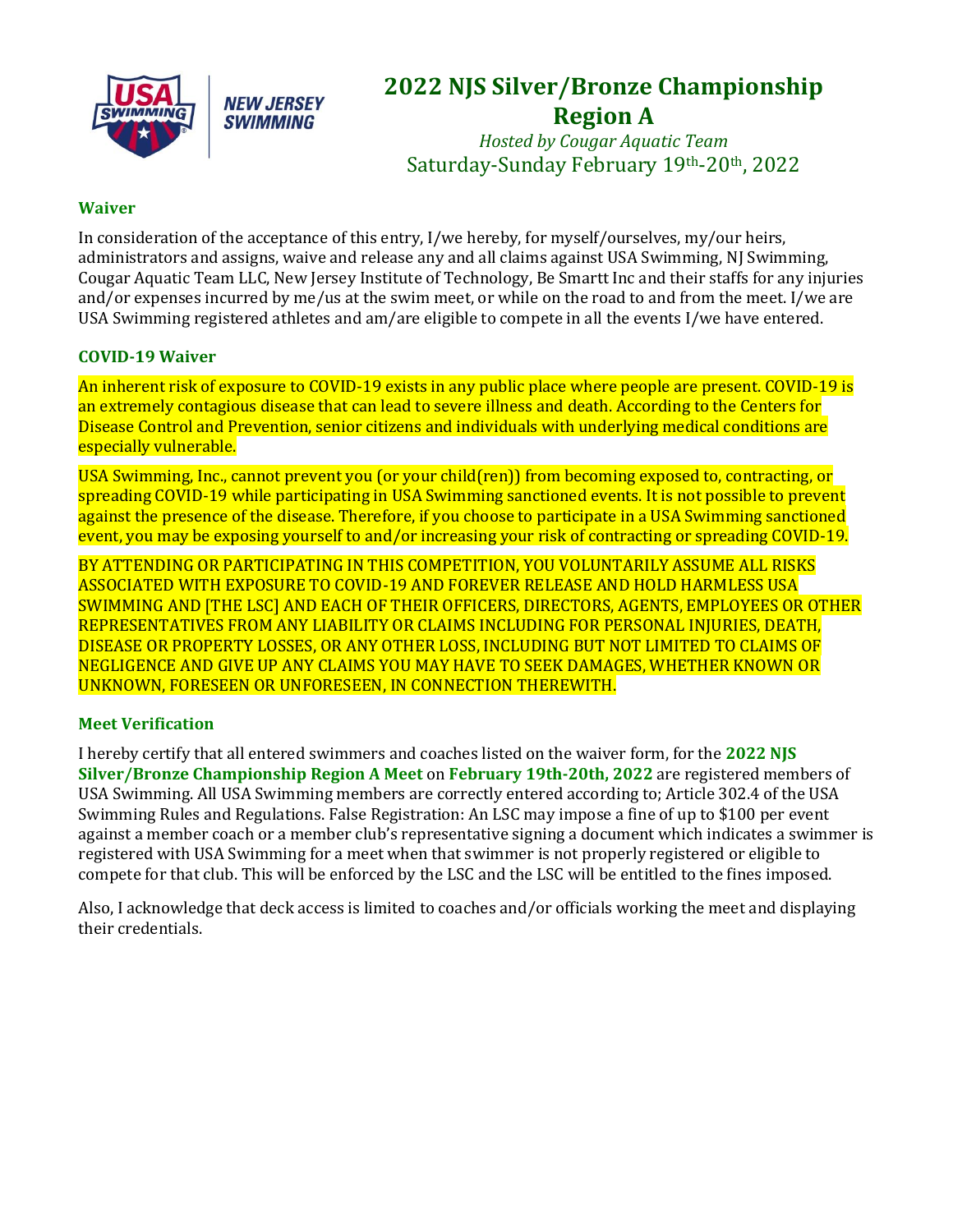## **Information below must be submitted to the club hosting the meet before the start of the meet along with payment.**

\_\_\_\_\_\_\_\_\_\_\_\_\_\_\_\_\_\_\_\_\_\_\_\_\_\_\_\_\_\_\_\_\_\_\_\_\_\_\_\_\_\_\_\_\_\_\_\_\_\_\_\_\_\_\_\_\_\_\_\_\_\_\_\_\_\_\_\_\_\_\_\_\_\_\_\_\_\_\_\_\_\_\_\_\_\_\_\_\_\_\_\_\_\_\_\_\_\_\_\_\_\_\_\_\_\_\_\_\_\_\_\_\_\_\_\_\_\_\_\_\_\_\_\_\_\_\_\_\_\_\_\_\_\_\_

**Name/E-Mail/Phone Number of person to contact regarding this entry:** 

**Entry Fee Summary**:

| Timed final individual event entries $\omega$ \$6.00 = |  |
|--------------------------------------------------------|--|
| Timed final distance event entries $\omega$ \$12.00 =  |  |
| Swimmer surcharge $\omega$ \$10.00/swimmer/day =       |  |
| Total:                                                 |  |

Make checks payable to: **Cougar Aquatic Team LLC.**